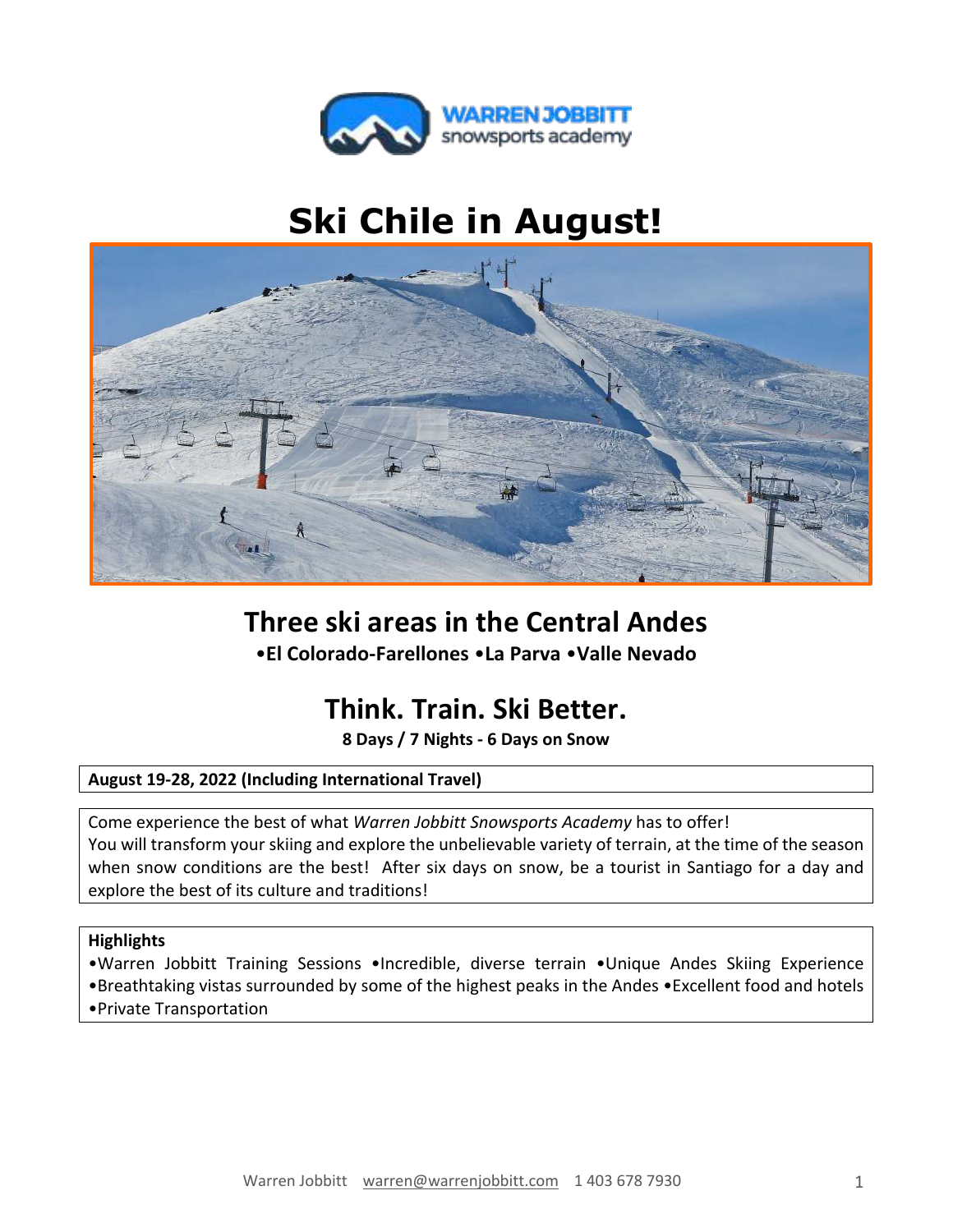# **Day by Day:**

#### **• Day 1– August 20, 2020: Arrive Santiago – Farellones**

Early morning arrival to Santiago, where you will be met at the airport by our knowledgeable bilingual staff, who will help you to load the van for the 2-hour drive to Farellones.

Farellones is located at 7,200 ft, in open alpine terrain overlooking Santiago. It is surrounded by several 13,000 ft to 16,000 ft peaks. It is these peaks, which give Farellones its unique skiing conditions. Thanks to these natural conditions, Farellones has become the most traditional ski village in Chile. Farellones is surrounded by 3 ski resorts, making up the largest ski area development in South America. Walking distance from your lodge, you will find the ski lift heading to El Colorado.

**Overnight at Hotel Bianco El Colorado Dinner Included**



#### **• Days 2 to 6 – August 21-25, 2022: On Snow**

Explore all three resorts (El Colorado, Valle Nevado and La Parva) - "The Three Valleys", as locals call them. Each day on snow consists of a half a day intensive training session with Warren. The second half of your day is your chance to refine your training, explore the mountain or relax. Ski back to your hotel each day. **Overnight at Hotel Bianco El Colorado Breakfast & Dinner Included**

#### **• Day 7 – August 26, 2022: Last day of skiing / Transfer to Santiago**

On Day 7, you will make your final turns at El Colorado and put the final touches on your skiing transformation with Warren. In the afternoon, we will travel back to Santiago. We have chosen a well-located hotel in Santiago, offering easy access to many restaurants, shops, and bars. On this final night, we will have our farewell dinner at a local restaurant to relive your memories of a great week.

**Overnight at Hotel Pullman or Similar 4 Star Hotel Breakfast and Dinner Included**

#### **• Day 8 – August 27, 2022: At leisure**

Today you will have time to explore Santiago on your own or relax prior to your early afternoon transfer to the Santiago Airport.

**Breakfast Included**

**Recommended flights:** Air Canada direct Toronto-Santiago on the following dates:

- o August 19: Departure AC92: Toronto YYZ 22:45 Santiago SCL (Arrival 9:10 on August 20)
- o August 27: Departure AC93 Santiago SCL 18:15 Toronto YYZ (Arrival: 5:05 on August 28)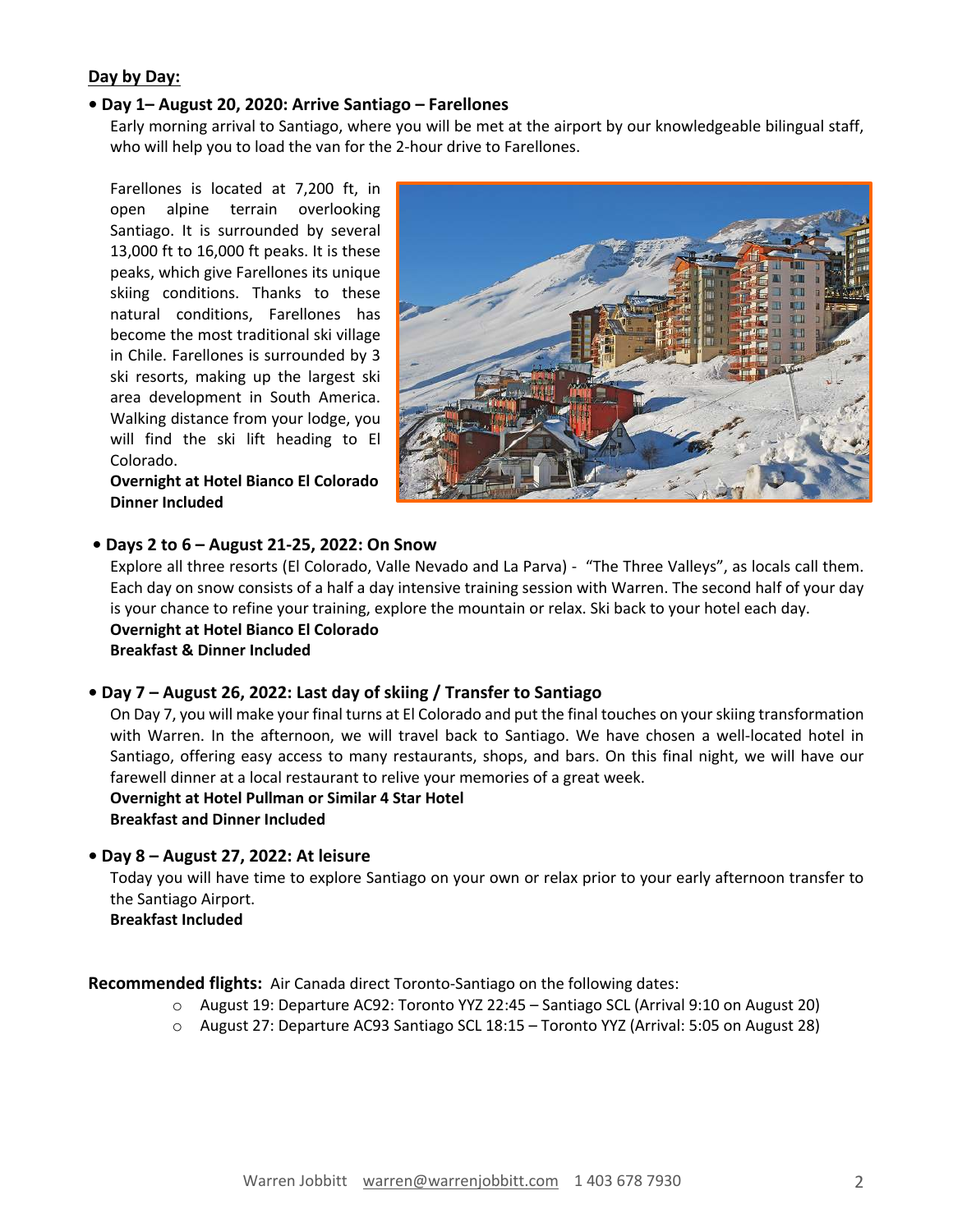**El Colorado - Farellones Ski Resort** offers a unique selection of open terrain on a volcano shaped mountain that tops out at 10,800 ft. Here you can ski 360 degrees around its cone, finding a variety of runs with worldclass, groomed corduroy. All while enjoying the amazing views over Santiago.



**Valle Nevado Ski Resort**'s summit is located at 12,100 ft and its base is at 9,845 ft. Offering extensive terrain, this resort is great for those that enjoy groomed runs, as well as those who want to explore demanding steep off-piste.



**La Parva Ski Resort's** elevation ranges from 9,186 ft to 12,139 ft and offers a wide variety of very wellgroomed terrain and some easily accessed off-piste terrain.